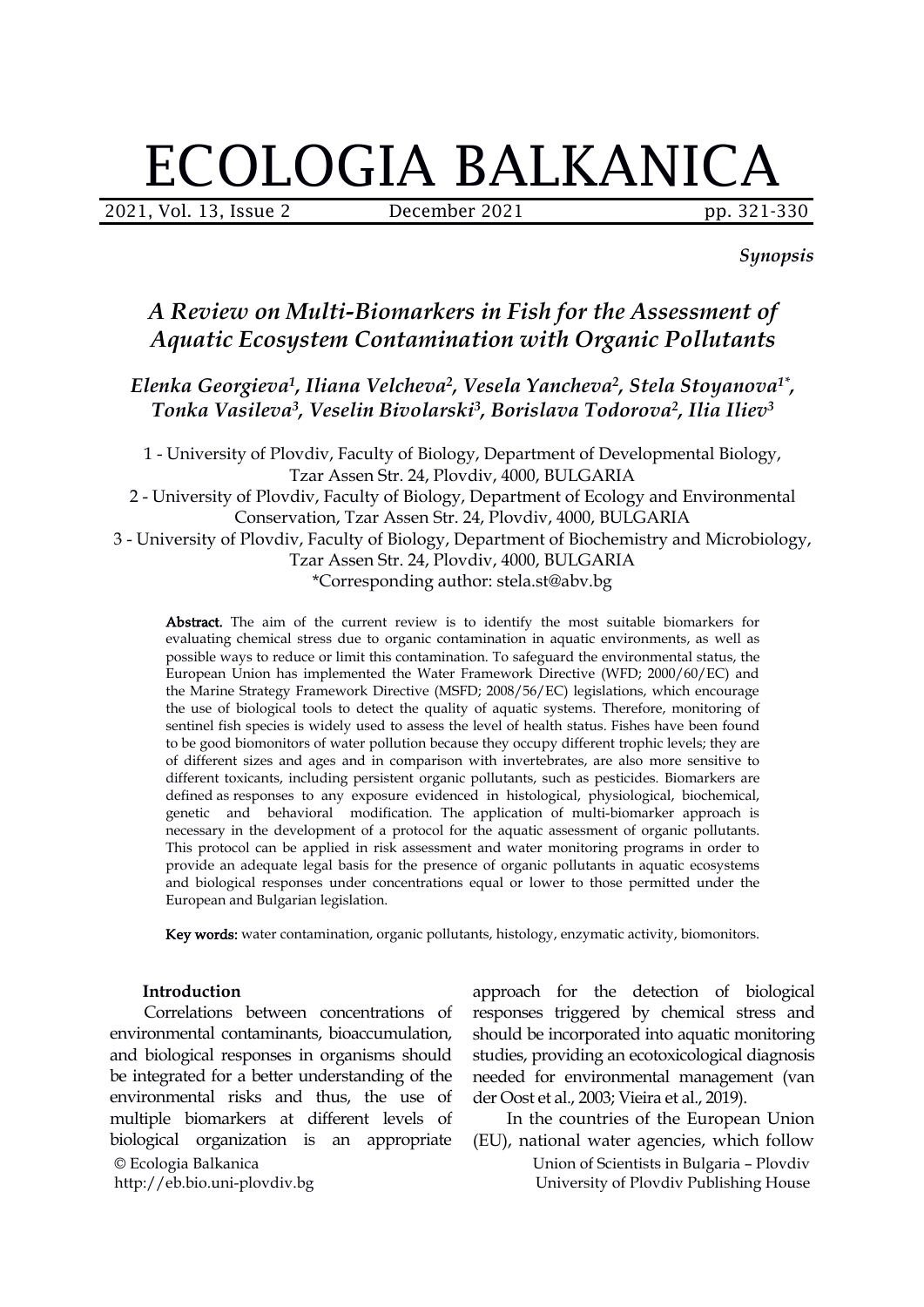EU policy and the requirements of the EU Water Framework and its Daughter innovative Directives (Directive 2000/60/EC; Directive 2008/105/EC; Directive 2008/56/EC; European communities environmental objectives 272/2009; European communities technical report 2010), implement regular water monitoring with the aim to control and prevent pollution (Milačič et al., 2017). According to Directive 2013/39/EC the eliminated maximum permissible concentration for a single compound must not exceed  $0.1 \mu g/L$ , and in the case of a larger number of residues, it must not exceed a concentration of  $0.5 \mu$ g/L.

The toxicity of mixtures will depend on the bioavailability and chemical reactivity of the compounds. To gain greater insight into the risks posed by environmental contaminants, it is beneficial to understand their mode of action (MoA). The MoA is basically the process initiated by the interaction of the toxicant with the receptor, which progresses through molecular, anatomical changes in the organism to result in sub-lethal and lethal effects. Such effects/response can be detected by means of biomarkers, which are broadly defined as indicators signaling events at individual level (Napierska et al., 2018).

As stated by Nataraj et al. (2017) and Ghayyur et al. (2021) fishes are very sensitive to the presence of pollutants in water, so they can be used as biomonitors and in comparison to other aquatic biomonitors, fishes occupy the top position of the aquatic trophic chain, therefore they offer an integrated image of the whole aquatic ecosystem. Moreover, fishes have the ability to accumulate toxic substances from the surrounding environment in different body organs and tissues (Ghayyur et al., 2021), which is essential it terms of multi analyses, such as chemical, histological or biochemical.

The impact of organic pollutants, their toxicity and resistance to degradation

biochemical, physiological and/or degraders. According to Gavrilescu (2005) demand the development of new and materials, processes, and technologies to remove them from the aquatic environment (Nizzetto et al., 2010; Pariatamby & Kee, 2016; Negrete-Bolagay et al. 2021). In this regards according to Rani et al. (2021) remediation techniques can be divided into 4 groups: 1. Removal (contaminates or contaminate medium are from the spot with no requirement to separate from the host medium); 2. Separation (elimination of contaminants from the host medium such as water or soil); 3. Destruction (more toxic chemicals are transformed into less toxic products by degradation or neutralized chemically or biologically); 4. Containment (interference or inactivate surface and subsurface passage of the contaminates). As stated by Sarker et al. (2021) pesticide bioremediation is a greener and ecofriendly approach for the complete degradation or transformation of pesticides into nontoxic metabolites using living agents as potential bioremediation, as one of the most environmentally-sound and cost-effective methods for the decontamination and detoxification of a pesticide-contaminated environment, is discussed especially considering the factors affecting the biodegradability of pesticides, such as biological factors and the characteristics of the chemical compounds.

## Ecological monitoring on contaminated with organic substances aquatic ecosystems

Different organic pollutants, such as pesticides, pharmaceuticals, etc., are found in industrial and urban regions all over the world (Odabasi et al., 2016; Negrete-Bolagay et al., 2021). Fuoco & Giannarelli (2019) and Negrete-Bolagay et al. (2021) divided the organic xenobiotics into two main groups anthropogenic and natural. As explained by Georgieva et al. (2021) anthropogenic sources are considered as the major pollutants of aquatic ecosystems. In addition, humans are exposed directly to different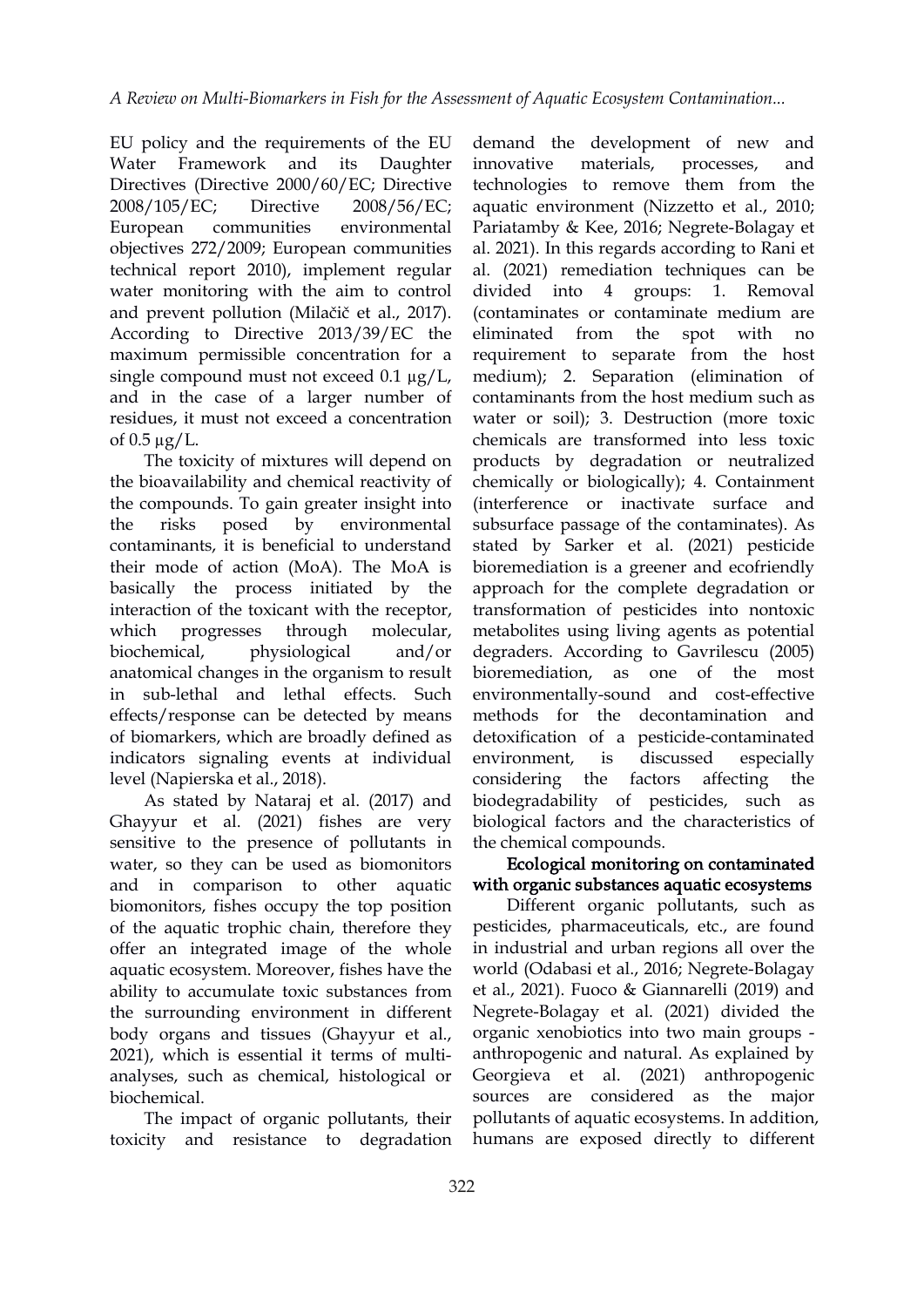organic contaminants, when they are working in the agricultural and industrial sectors and indirectly - through the consumption of contaminated water and food, including fishes (Saleh et al., 2020; Negrete-Bolagay et al., 2021).

## *Pesticides*

Natural ecosystem can be contaminated by different sources of persistent organic pollutants and priority substances, such as pesticides in two groups based on their solubility. The first group include the pesticides, which dissolved in surface waters enter into the ground water, and may cause severe negative effects on the non-target organisms. On the other hand, the fat soluble pesticides enter in the organism via (2017) and Trivedi et the process of bioamplification, which results in their longer existence in the food biological model" chain (Katagi & Tanaka, 2016). According to Rani et al. (2021) the bioamplification disturbs the entire ecosystem, particularly at higher trophic levels, the species will die because of higher toxicity in their bodies due to processes, such as biomagnification.

Schuijt et al. (2021) explained that chemical monitoring is often not performed alone, but in combination with ecological monitoring. In this regards, an integrated assessment can improve the ability to describe the effect of contamination for areas with decreased or poor environmental status The term detected during monitoring programs (Vethaak et al., 2017). According to Schuijt et al. (2021) the major benefit of ecological monitoring is the high ecological relevance since it provides important information on the ecosystem and integrates the overall effect of chemical stressors including mixtures' effects and bioavailability. One of the main aspects of the European Union Marine Strategy Framework Directive information about the presence and/or (MSFD), a wide-ranging Framework concentrations of the substances; it means Directive (2008/56/EC) with the overall objective of achieving or maintaining Good Environmental Status (GES) in Europe's seas by 2020 (MSFD, 2008), is the development of common criteria and methodological

standards, which will ensure consistency and comparability in the determination of Good Environmental Status (GES) across Europe (Lyons et al., 2010).

## Biomonitors on contaminated with pesticides aquatic ecosystems

Biomonitors are sentinel organisms that respond to changes at various structural levels, such as cellular, physiological, biochemical, genetic and histological factors to variations in patterns of behavior, which may affect the population structure of the species as a response to stressors present in the environment (Rodrigues et al., 2010; Velusamy et al., 2014; Lima et al., 2018). Ahmad & Ahmad (2016), Shukla & Trivedi Trivedi et al. (2021) recommended fishes as the "early warning for risk assessment associated with aquatic toxicants. In addition, in aquatic ecosystems, fishes are considered as good indicators of environmental health because of their different positions in the food chain (Adams & Greeley, 2000; Lima et al., 2018). Thus, fishes are used as suitable biomonitors of the health status of aquatic (Rodrigues et al., 2010; Iwanowicz et al., 2012; Lima et al., 2018; Georgieva et al., 2021).

### Biomarkers for contaminated with pesticides aquatic ecosystems

"biomarker" include a measurement reflecting an interaction between a biological system and a potential hazard, which may be chemical, physical or biological (WHO, 1993; van der Oost et al., 2003). The approach given by biological tools has the advantage to provide information on the exposure and the effects of chemicals (even short-lived chemicals) on living organisms, while chemical analyses provide that only chemical analysis does not reflect the response of aquatic organisms to harmful effects of pollutants (Martinez-Haro et al., 2015; Wan et al., 2018; Lomartire et al., 2021).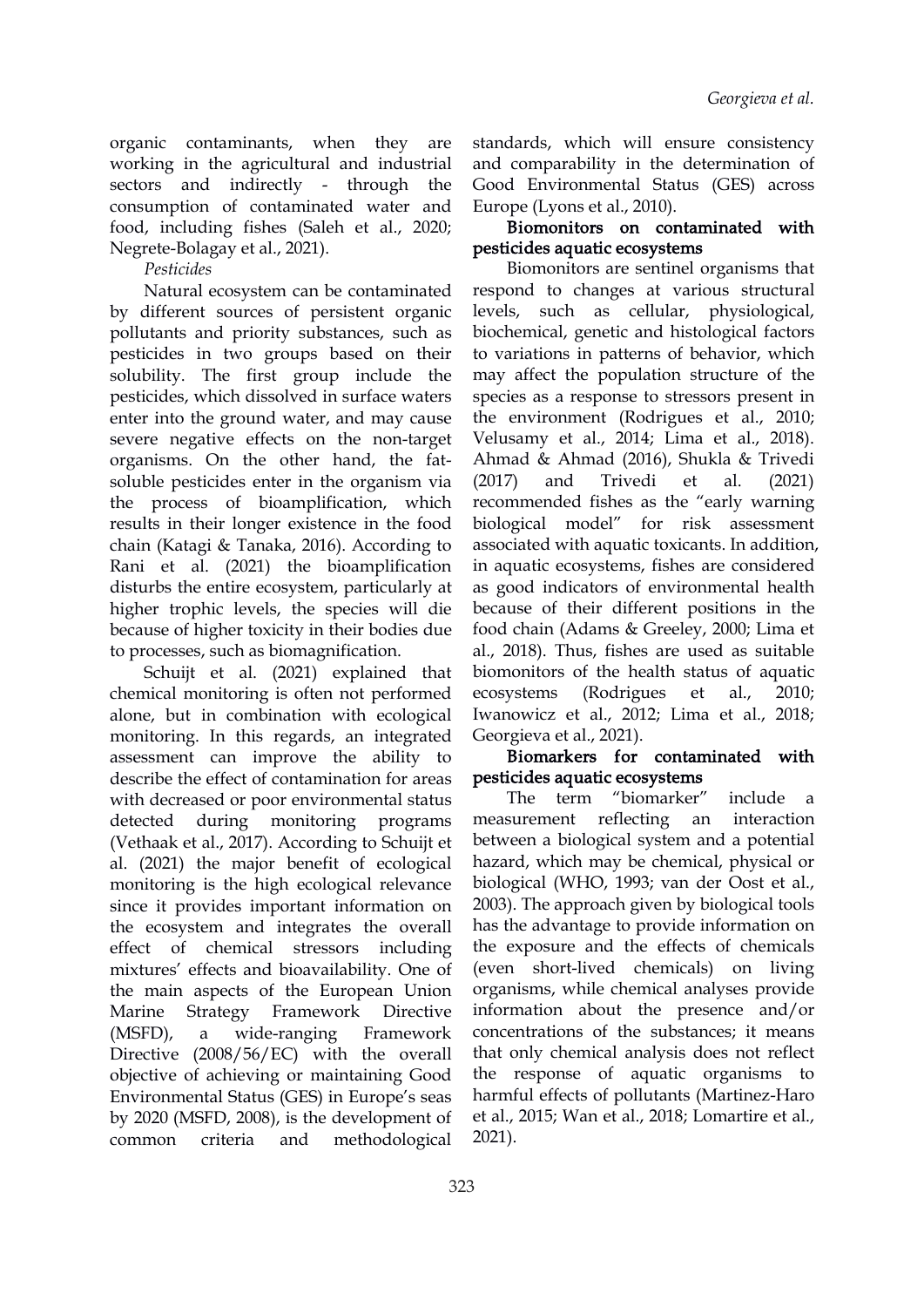According to Franco-Martínez et al. (2020) biomarkers could be divided into five groups: 1. Spectrophotometric assays, based on light absorbance changes due to the presence or activity of the biomarker after the reaction with a chemical compound that is added as a reagent in the assay; 2. Immunoassays, based on the recognition of the biomarker by a specific antibody that provides a selective determination of a sample component, these immunoassays can be performed by westernblotting, ELISA or immunoturbidimetry; 3. Genome based biomarkers are usually identified from genome-wide association studies (GWAS); and use DNA markers such as single

nucleotide polymorphisms (SNPs) that affect phenotypic traits; Transcriptomic analysis of RNA samples from tissues and body fluids reveal differential gene expression patterns and potential biomarker for exposure to stress environmental pollutants; 5. Chromatography and mass spectrometry, different pollutants can be quantified by gas chromatography (GC) and mass spectrometry (GC–MS). In addition to these histopathological and histochemical assays could also serve as a biomarker for aquatic contamination (Fig. 1) (Georgieva et al., 2021).



Fig. 1. Applied biomarkers in ecological monitoring.

The use of biological effects techniques required tools to help define Descriptor 8 of GES according to MSFD, specifically in relation to monitoring the actual pollution effects of anthropogenic chemicals in the aquatic environment. As stated by Thain et al. (2008) a biological effect could be defined as the response of an organism, a population, or a community to changes in its environment. One of the clear advantages of the application of biological effect techniques

(bioassays and biomarkers) offer the and ecological endpoints, as well as is the link between contaminant exposure detecting the impact of substances (or combination of substances) that may not be analyzed as part of routine chemical monitoring programs (van der Oost et al., 2003; Thain et al., 2008; Lyons et al., 2010).

> The multi-level biomarker approach is widely used from researchers to obtain a more complete and integrative overview of what affects marine organisms' health and, consequentially, the environment (Samanta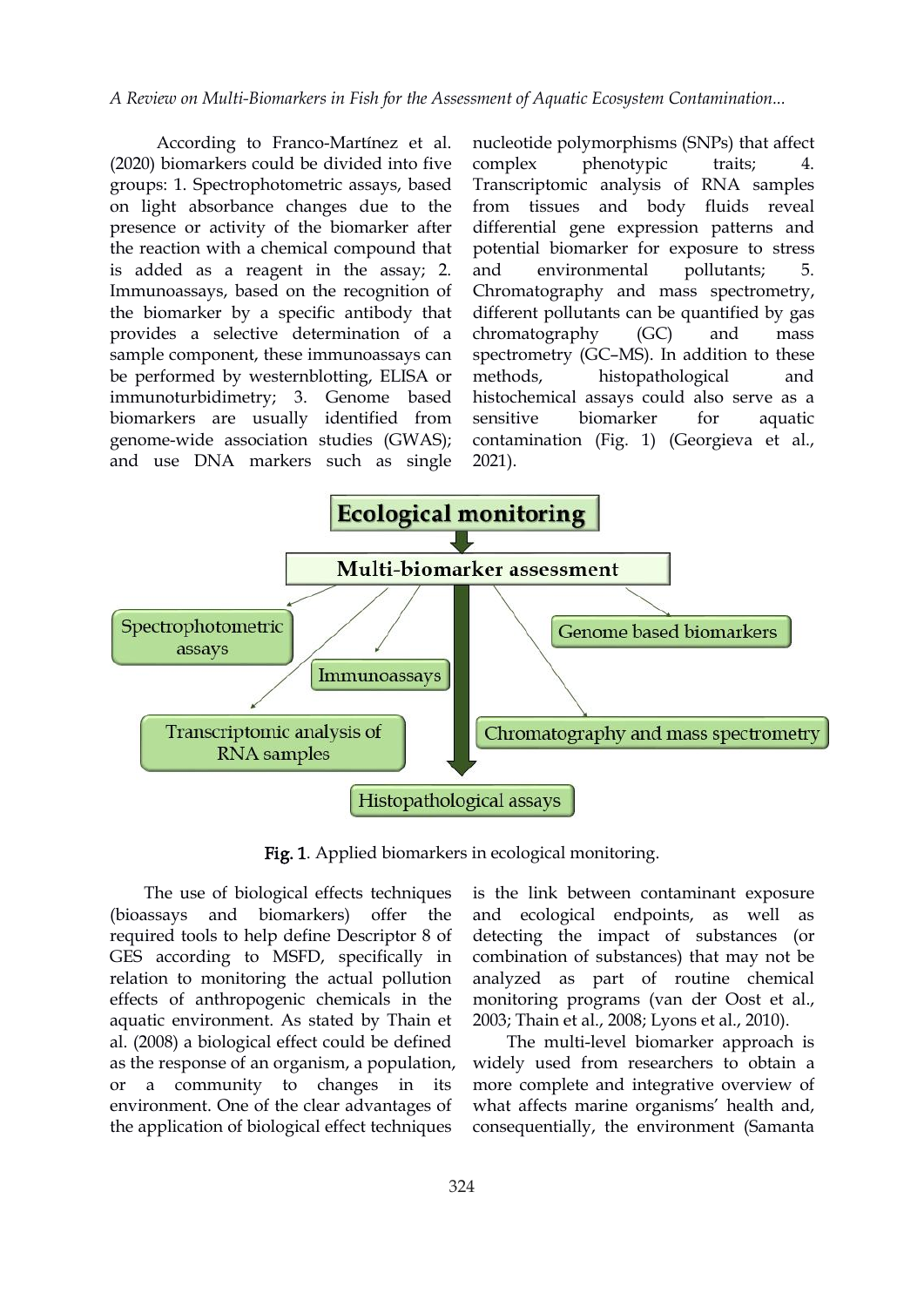et al., 2018; Lomartire et al., 2021). As stated by Lomartire et al.(2021) it is necessary to well define the baseline data of biomarkers to have a correspondent distinction between 2019b). "noise" (natural variability) and "signal" (stress caused by contaminant). Moreover, the integrated biomarker response (IBR) that employs biochemical, morphological and physiological features is a must in regular monitoring of aquatic ecosystems (Bignell et al., 2011; Lomartire et al., 2021).

Likewise, Hedayati (2018), we consider that the application of biomarkers for aquatic environment monitoring has become widespread and it is essential in terms of ecotoxicological research. Furthermore, we agree that biomarkers have been largely used for the assessment of effects induced by several classes of chemical contaminants on fishes, for example the assessment of alterations on key enzymatic activities of biomonitor species following exposure to natural and experimental contaminated (Olivares-Rubio & waters has been one of the major uses of biomarkers in different studies.

On one hand, as described by Yancheva et al. (2019a) the histopathological effects produced in different tissues of non-target organisms are usually used for monitoring of polluted areas and environmental conditions in aquaculture systems, and the use of histopathological biomarkers in biomonitoring has many advantages. According to the authors histopathological biomarkers can be used as an early warning Moreover, system for potential effects at the level of the individual and the histopathological lesions are easily recognizable alterations that ideally indicate alone a pathological condition (Fig. 2). The increasing number of studies related to the use of histological biomarkers is based on the fact that they better reflect the health status of fish compared to other used methods. In addition, histochemical changes associated with a change in the amount of glycogen and metabolic lipids in the hepatocytes, serves as an indicator of the change in carbohydrate

metabolism due to pesticide contamination in agrarian countries, such as Bulgaria (Stoyanova et al., 2019; Yancheva et al.,

On the other hand, oxidative stress induced by different organic pollutants, through an increase in the formation of reactive oxygen species (ROS) may lead to cellular and physiological changes in the exposed organisms. Free radicals may lead to lipid peroxidation, changing the constitution of the biological membranes as well (Gonçalves et al., 2021). We agree that the exposure to organic toxicants may affect fatty acid composition by potentiating lipid peroxidation, as previously mentioned, or interfering with lipid metabolism, which can be evaluated through the assessment of fatty acid profiles. The presence of xenobiotics in water may affect the lipid metabolism and fatty acid and phospholipid composition (Olivares-Rubio & Vega-López, 2016; Gonçalves et al., 2021). According to Gonçalves et al. (2021) organic pollutants may impact the activity of a number of enzymes, from the stimulation of antioxidant enzymes in an effort to reestablish redox balance and preserve cells integrity, to the disruption of enzyme-mediated processes (Fig. 2). As the authors stated the use of enzymes as biomarkers of contaminant impacts in non-target species has proven to be a useful tool to assess their impacts. oxidative stress plays an important role in the toxicity of pesticides and fishes have a defense system, which includes antioxidant enzymes, such as catalase (CAT), the glutathione system itself and superoxide dismutase (SOD) (Georgieva et al., 2021). Yancheva et al. (2015) described that the alterations in different fish enzymes represent a sensitive biochemical indicator for the negative pesticide effects. The authors considered that changes in other enzymes, such as lactate dehydrogenase (LDH), aspartate and alanine aminotransferase (ASAT and ALAT) are also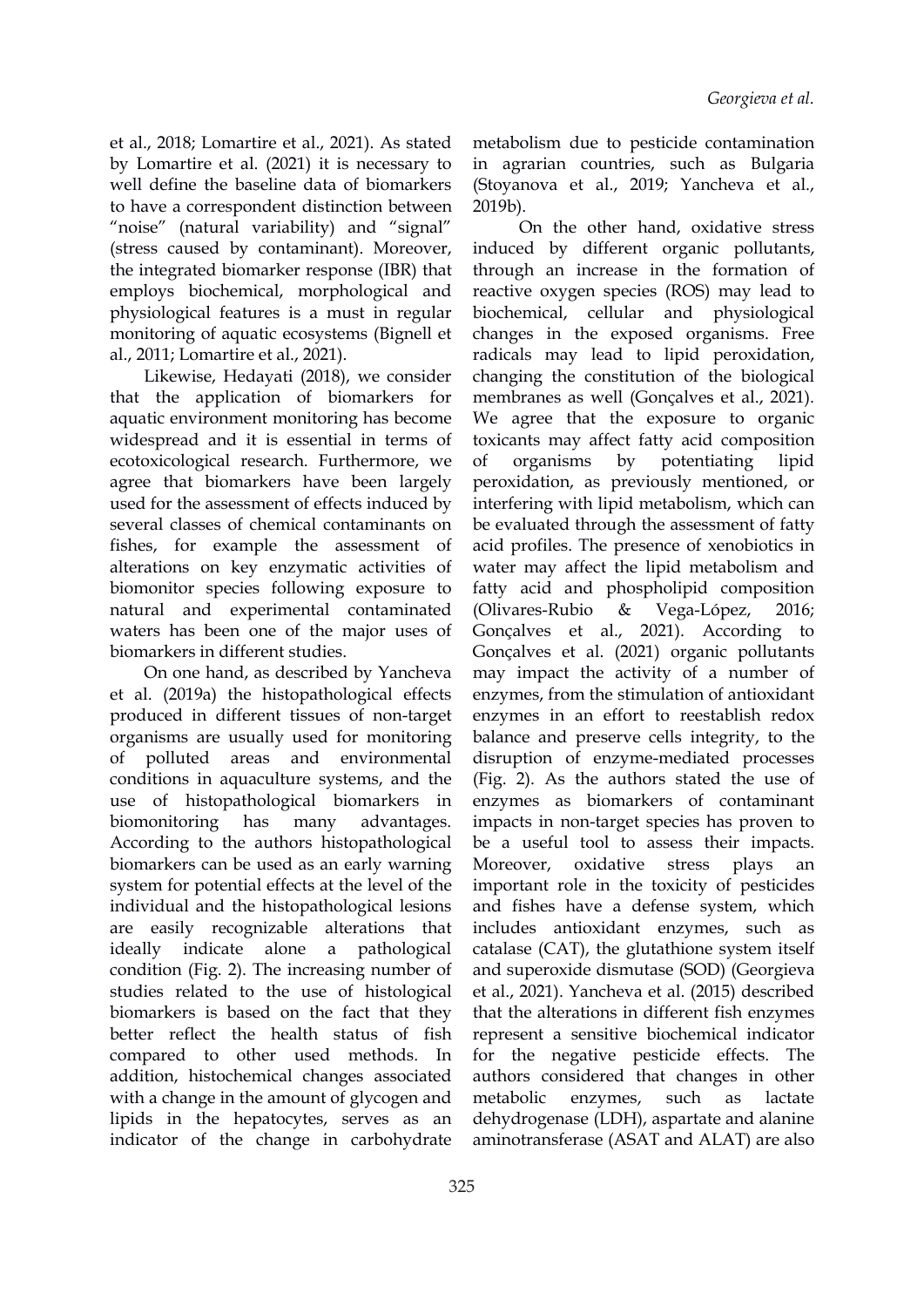sensitive indicators for hepatotoxicity, the direct particularly in the fish liver, which is the xenobiotics and also a main detoxification organ, along with the kidney (Fig. 2). In addition to antioxidant and metabolic enzymes, the neurotransmitter cholinesterase (ChE) is also analyzed very often. One of the important elements in environmental analysis to be considered is

main depot for bioaccumulation of and physiological alterations that occur in relationship between ChE inhibition and the behavioral, biochemical, exposed organisms (Basirun et al., 2017). Moreover, ChE extracted from different organs of the same fish species or from different species possess different sensitivity towards anticholinesterastic agents exposed to it. This would make the extracted ChE as a specific biomarker for each possible toxicant.



Fig. 2. Biomarkers in fish prime target organs (gills and liver).

#### **Conclusions**

The application of such complex research is necessary in the development of a protocol for the assessment of pollution of aquatic ecosystems with organic pollutants. This protocol, which includes histopathological and biochemical biomarkers can be applied in both, water monitoring and agricultural practices, to provide an adequate legal basis for the presence of organic pollutants and their effect in aquatic ecosystems. Thus, collaboration between different institutions is crucial to reduce the risks of pesticide toxicity on the environment and modifications under concentrations equal to those permitted under European legislation.

#### Acknowledgments

The "Vita Plus" project financed by Science Research Fund at the University of Plovdiv Paisii Hilendarski under the "Green Technologies" project line, is highly appreciated. The authors also thank the Science Research Fund at the University of Plovdiv Paisii Hilendarski for the financial support for project FP21 BF008.

#### References

Adams, S.M., & Greeley, M.S. (2000). Ecotoxicological indicators of water quality: using assess the health of aquatic ecosystems. Water Air Soil Pollution, 123, 103-115. doi: [10.1002/tox.2530100207](https://doi.org/10.1002/tox.2530100207).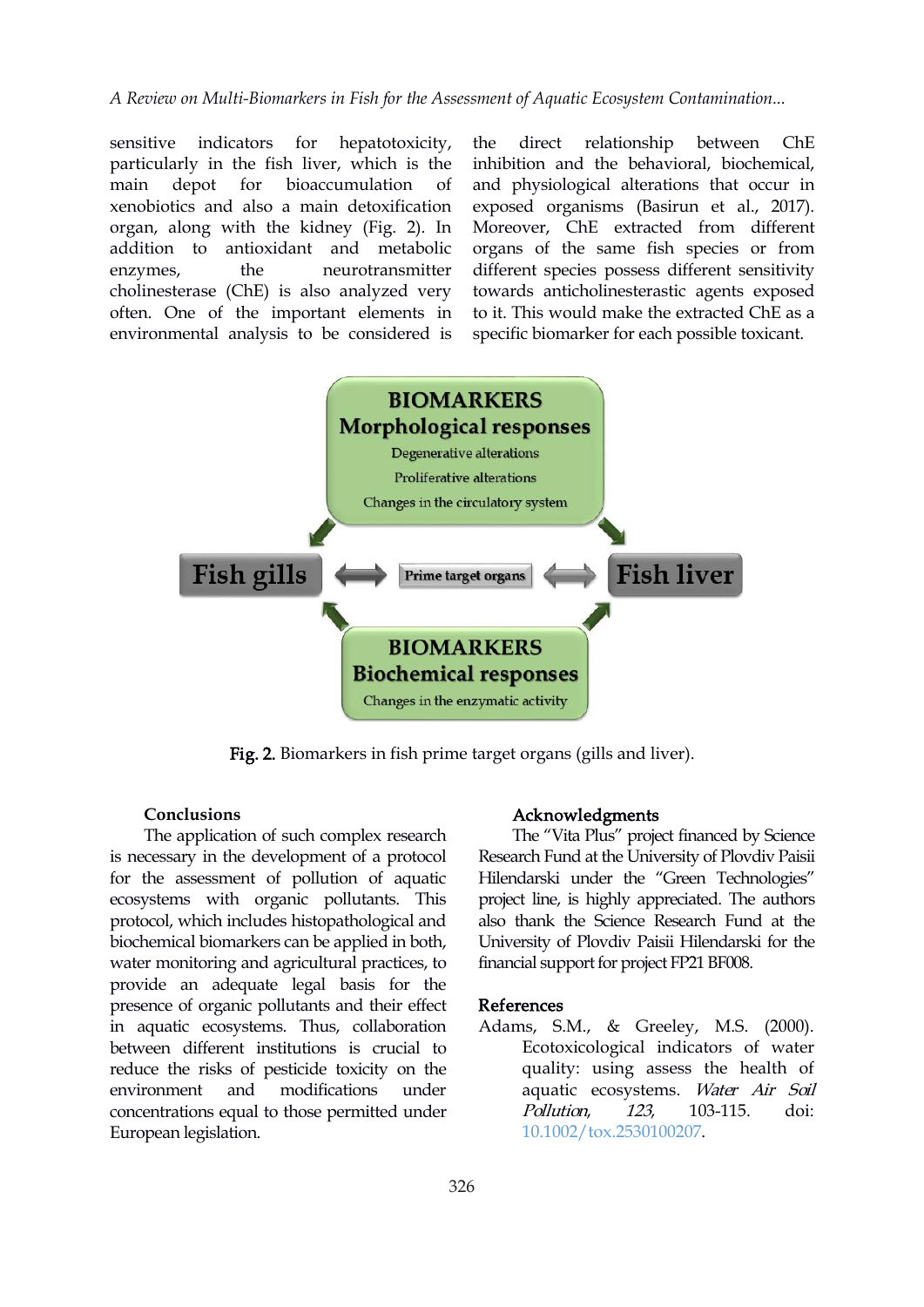- Ahmad, I., & Ahmad, M. (2016). Fresh water fish, Channa punctatus, as a model for pendimethalin genotoxicity testing: a new approach toward aquatic environmental contaminants. Environmental Toxicology, <sup>31</sup>, 1520- 1529. doi: [10.1002/tox.22156](https://doi.org/10.1002/tox.22156).
- Basirun, A.A., Sabullah, M.K., Shukor, M.Y.A., Yasid, N.A., Shamaan, N.A., & Ahmad, S.A. (2017). Biochemical biomarkers: fish cholinesterase biosensor for heavy metals detection in aquatic pollution monitoring. Pertanika Journal of Scholarly Research Reviews, 3(3), 62-69.
- Bignell, J.P., Stentiford, G.D., Taylor, N.G.H., & Lyons, B.P. (2011). Histopathology of mussels (*Mytilus* sp.) from the Environmental Research, 72(1-2), 25–32. doi: [10.1016/j.marenvres.2011.05.004.](https://doi.org/10.1016/j.marenvres.2011.05.004)
- Franco-Martínez, L., Martínez-Subiela, S., Cerón, J.J., Tecles, F., Eckersall, P.D., Oravcova, K., & Tvarijonaviciute, A. (2020). Biomarkers of health and welfare: A One Health perspective from the laboratory side. Research in Veterinary Science, 128, 299-307. doi: [10.1016/j.rvsc.2019.12.012.](https://doi.org/10.1016/j.rvsc.2019.12.012)
- Fuoco, R., & Giannarelli, S. (2019). Integrity of aquatic ecosystems: an overview of *Ecotoxicology*, 21(1), a message from the South Pole on the level of persistent organic pollutants (POPs). Microchemical Journal, 148, 230-239. doi:

[10.1016/j.microc.2019.04.076.](https://doi.org/10.1016/j.microc.2019.04.076)

- Gavrilescu, M. (2005). Fate of pesticides in bioremediation. Engineering in Life Sciences, 5(6), 497-526. doi: [10.1002/elsc.200520098.](https://doi.org/10.1002/elsc.200520098)
- Georgieva, E., Yancheva, V., Stoyanova, S., Velcheva, I., Iliev, I., Vasileva, T., Bivolarski, V., Petkova, E., László, B., Nyeste, K., & Antal, L. (2021). Which is more toxic? Evaluation of the shortterm toxic effects of chlorpyrifos and cypermethrin on selected biomarkers

in common carp (Cyprinus carpio, Linnaeus 1758). Toxics, 9, 125. doi: [10.3390/toxics9060125.](https://doi.org/10.3390/toxics9060125)

- Ghayyur, S., Khan, M.F., Tabassum, S., Ahmad, M.S., Sajid, M., Badshah, K., Khan, M.A., Saira, Ghayyur, S., Khan, N.A., Ahmad, B., & Qamer, S. (2021). A comparative study on the effects of pesticides on hematobiochemistry and tissue histology of freshwater fish Cirrhinus mrigala (Hamilton, 1822). Saudi Journal of Biological Sciences, <sup>28</sup>(1), 603-611. doi: [10.1016/j.sjbs.2020.10.049](https://doi.org/10.1016/j.sjbs.2020.10.049).
- Tamar estuary, UK. *Marine* exposure A review. *Ecological Indicators, 122,* Gonçalves, A.M.M., Rocha, C.P., Marques, J.C., & Gonçalves, F.J.M. (2021). Enzymes as useful biomarkers to assess the response of communities to pesticide 107303.doi:[10.1016/j.ecolind.2020.107303](https://doi.org/10.1016/j.ecolind.2020.107303).
	- Hedayati, A. (2018). Fish biomarkers, suitable tools for water quality monitoring. International Journal of Veterinary and Animal Research, 1(3), 63-69.
	- Iwanowicz, L.R., Blazer, V.S., Hitt, N.P., McCormick, S.D., Devault, D.S., Ottinger, & Christopher A. (2012). Histologic, immunologic and endocrine biomarkers indicate contaminant effects in fishes of the Ashtabula River. Ecotoxicology, <sup>21</sup>(1), 165-182. doi: [10.1007/s10646-011-0776-0](https://doi.org/10.1007/s10646-011-0776-0).
	- Katagi, T., & Tanaka, H. (2016). Metabolism, bioaccumulation, and toxicity of pesticides in aquatic insect larvae. Journal of Pesticide Science, 41(2), 25-37. doi: [10.1584/jpestics.D15-064](https://doi.org/10.1584/jpestics.D15-064).
- the environment and its Lima, L.B.D., Morais, P.B., Andrade, R.L.T., Mattos, L.V., & Moron, S.E. (2018). Use of biomarkers to evaluate the ecological risk of xenobiotics with agriculture. Environmental Pollution, 237, 611-624. doi: [10.1016/j.envpol.2018.02.011](https://doi.org/10.1016/j.envpol.2018.02.011).
	- Lomartire, S., Marques, J.C., & Gonçalves, A.M.M. (2021). Biomarkers based tools to assess environmental and chemical stressors in aquatic systems.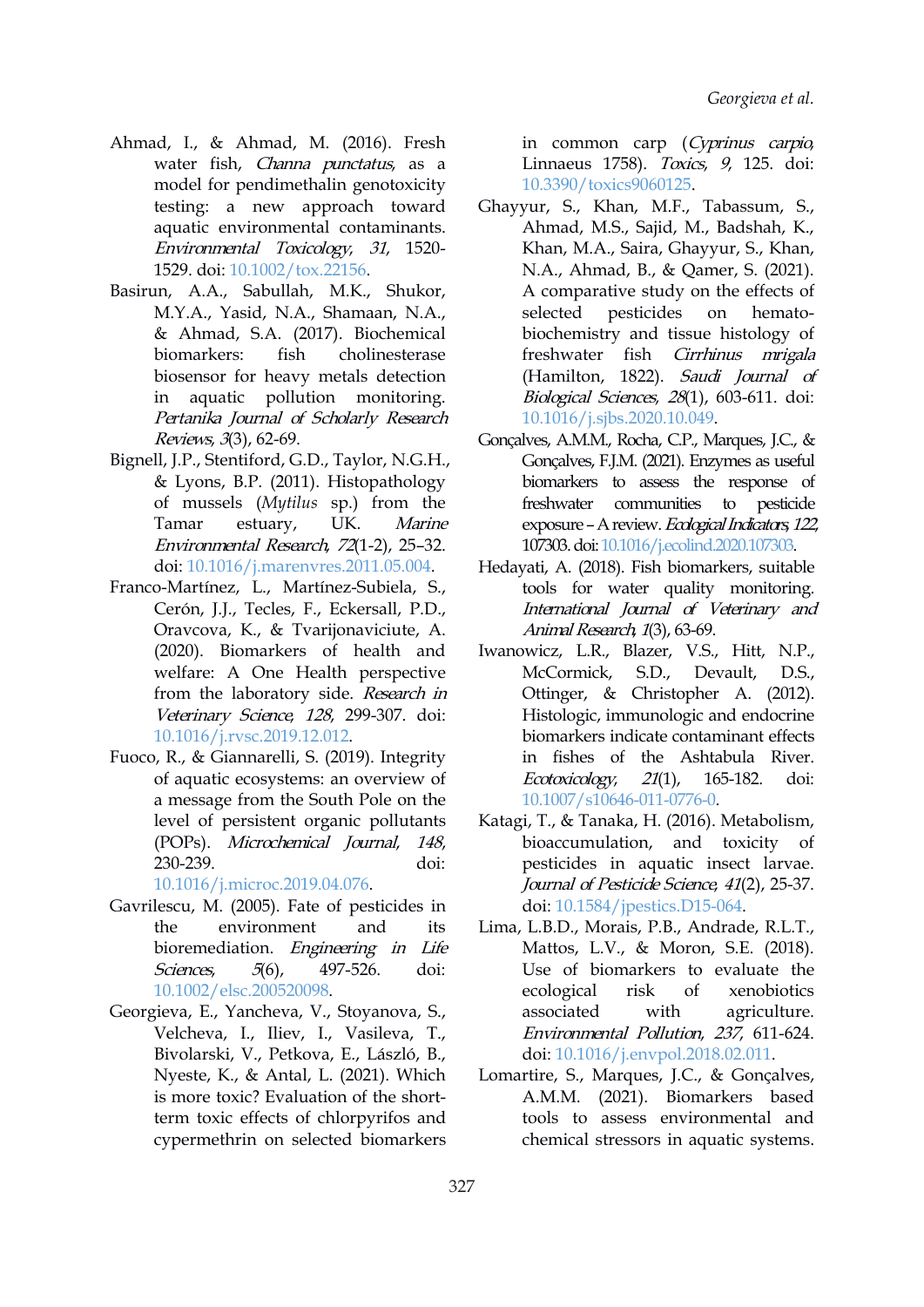Ecological Indicators, <sup>122</sup>: 107207. doi: [10.1016/j.ecolind.2020.107207](https://doi.org/10.1016/j.ecolind.2020.107207).

- Lyons, B.P., Thain, J.E., Stentiford, G.D., Hylland, K., Davies, I.M., & Vethaak, A.D. (2010). Using biological effects tools to define Good Environmental Status under the European Union Marine Strategy Framework Directive. Marine Pollution Bulletin, 60, 1647-165. doi: [10.1016/j.marpolbul.2010.06.005](https://doi.org/10.1016/j.marpolbul.2010.06.005).
- Martinez-Haro, M., Beiras, R., Bellas, J., Capela, R., Coelho, J.P., Lopes, I., Moreira-Santos, M., Reis-Henriques, A.M., Ribeiro, R., Santos, M.M., & Marques, J.C. (2015). A review on the ecological quality status assessment in aquatic systems using community based indicators and ecotoxicological tools: what might be the added value of their combination? Ecological Indicators, 48, 8-16. doi: [10.1016/j.ecolind.2014.07.024](https://doi.org/10.1016/j.ecolind.2014.07.024).
- Milačič, R., Zuliani, T., Vidmar, J., Oprčkal, P., & Ščančar, J. (2017). Potentially toxic elements in water and sediments of the Sava River under extreme flow events. Science of the Total Environment, 605-606, 894-905. doi: [10.1016/j.scitotenv.2017.06.260](https://doi.org/10.1016/j.scitotenv.2017.06.260).
- MSFD. (2008). Directive 2008/56/EC of the European Parliament and the Council of 17 June 2008 Establishing a Framework for Community Action in the Field of Marine Environmental Policy (Marine Strategy Framework Directive). Retrieved from [ec.europa.eu](http://ec.europa.eu/environment/water/marine/index_en.htm).
- Napierska, D., Sanseverino, I., Loos, R., Gómez Cortés, L., Niegowska, M., & Lettieri, T. (2018). *Modes of action of the current Priority Substances list under the Water Framework Directive and other substances of interest.* Luxembourg: Publications Office of the European Union, ISBN 978-92-79-77301-3, remediation. JRC110117. doi: [10.2760/226911](https://doi.org/10.2760/226911).
- Nataraj, B., Hemalatha, D., Rangasamy, B., Maharajan, K., & Ramesh, M. (2017). Hepatic oxidative stress, genotoxicity

and histopathological alteration in fresh water fish Labeo rohita exposed organophosphorus pesticide Biocatalysis and Agricultural Biotechnology, <sup>12</sup>, 185-190. doi: [10.1016/j.bcab.2017.09.006](http://dx.doi.org/10.1016/j.bcab.2017.09.006).

- Negrete-Bolagay, D., Zamora-Ledezma, C., Chuya-Sumba, C., De Sousa, F.B., Whitehead, D., Alexis, F., & Guerrero, V.H. (2021). Persistent organic pollutants: The trade-off between potential risks and sustainable remediation methods. Journal of Environmental Management, <sup>300</sup>, 113737. doi: [10.1016/j.jenvman.2021.113737](https://doi.org/10.1016/j.jenvman.2021.113737).
- Nizzetto, L., MacLeod, M., Borgå, K., Cabrerizo, A., Dachs, J., Guardo, A. Di, Ghirardello, D., Hansen, K.M., Jarvis, A., Lindroth, A., Ludwig, B., Monteith, D., Perlinger, J.A., Scheringer, M., Schwendenmann, L., Semple, K.T., Wick, L.Y., Zhang, G., & Jones, K.C. (2010). Past, present, and future controls on levels of persistent organic pollutants in the global environment. Environmental Science and Technology, 44, 6526-6531. doi: [10.1021/es100178f.](https://doi.org/10.1021/es100178f)
- Odabasi, M., Dumanoglu, Y., Ozgunerge Falay, E., Tuna, G., Altiok, H., Kara, M., Bayram, A., Tolunay, D., & Elbir, T. (2016). Investigation of spatial distributions and sources of persistent organic pollutants (POPs) in a heavily polluted industrial tree components. Chemosphere, 160, 114-125. doi: [10.1016/j.chemosphere.2016.06.076](https://doi.org/10.1016/j.chemosphere.2016.06.076).
- Olivares-Rubio, H.F., & Vega-López, A. (2016). Fatty acid metabolism in fish biomarker for environmental monitoring. Environmental Pollution, 218, 297-312. doi: [10.1016/j.envpol.2016.07.005](http://dx.doi.org/10.1016/j.envpol.2016.07.005).
- Pariatamby, A., & Kee, Y.L. (2016). Persistent organic pollutants management and Procedia Environmental Sciences, 31, 842-848. doi: [10.1016/j.proenv.2016.02.093.](https://doi.org/10.1016/j.proenv.2016.02.093)
- Rani, L., Thapa, K., Kanojia, N., Sharma, N., Singh, S., Grewal, A.S., Srivastav, A.L.,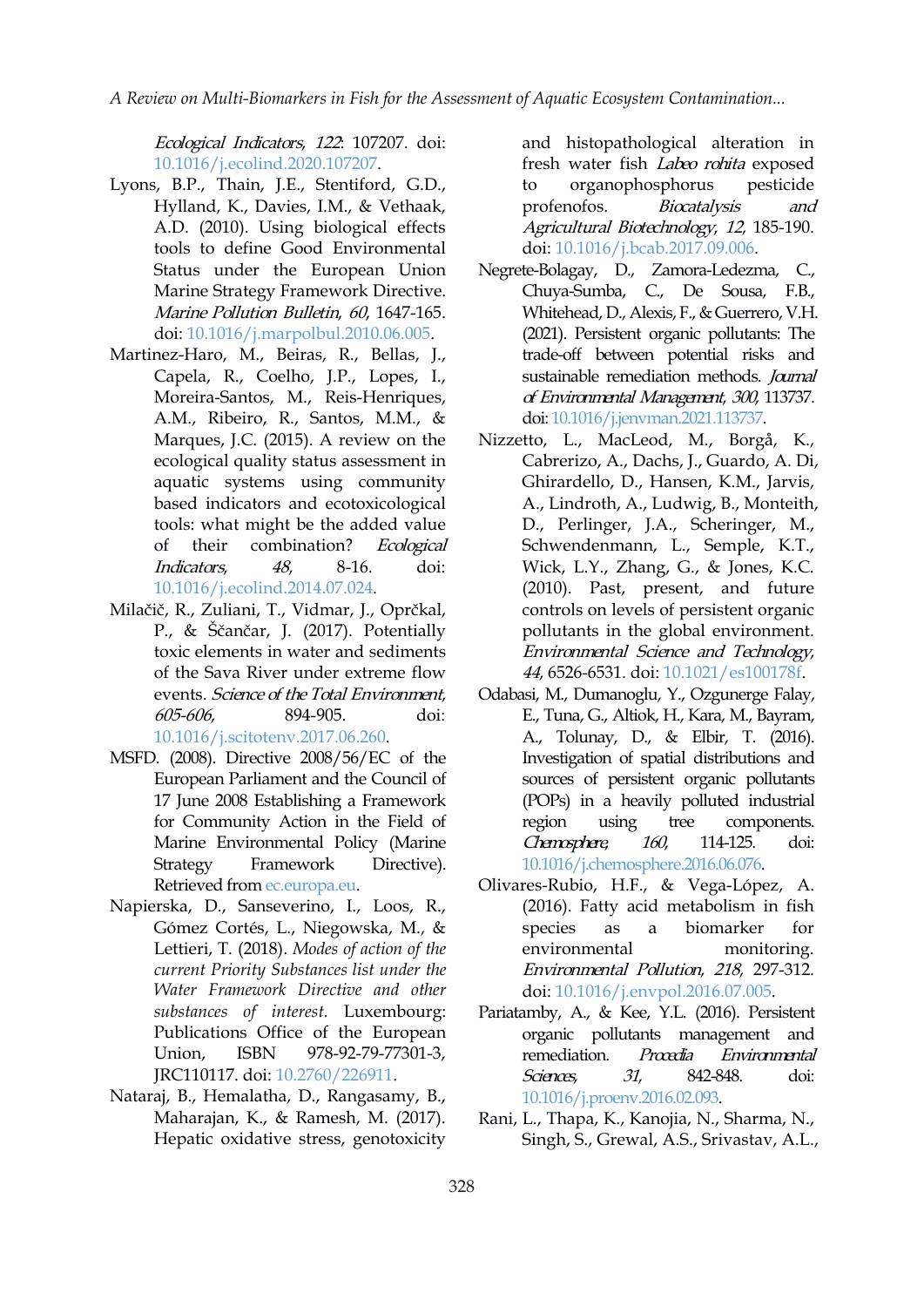& Kaushal, J. (2021). An extensive review on the consequences of chemical pesticides on human health *Zoological Society*, and environment. Journal of Cleaner Production, 283, 124657. doi: [10.1016/j.jclepro.2020.124657](https://doi.org/10.1016/j.jclepro.2020.124657).

- Rodrigues, A.P.C., Maciel, P.O., Silva, L.L.C.P., Albuquerque, C., Inácio, A.F., Freire, M., Linde, A.R., Almosny, N.R.P., Andreata, J.V., Bidone, E.D., & Castilhos, Z.C. (2010). Biomarkers for mercury exposure in tropical estuarine fish. Journal of the Brazilian Society of Ecotoxicology, 5(1), 9-18. doi: [10.5132/jbse.2010.01.003.](https://doi.org/10.5132/jbse.2010.01.003)
- Saleh, I.A., Zouari, N., & Al-Ghouti, M.A. (2020). Removal of pesticides from water and wastewater: chemical, physical and biological treatment approaches. Environmental Technology & Innovation, 19, 101026. doi: [10.1016/j.eti.2020.101026](https://doi.org/10.1016/j.eti.2020.101026).
- Samanta, P., Im, H., Na, J., & Jung, J. (2018). Ecological risk assessment of a contaminated stream using multilevel integrated biomarker response in Carassius auratus. Environmental Pollution, 233, 429-438. doi: [10.1016/j.envpol.2017.10.061](https://doi.org/10.1016/j.envpol.2017.10.061).
- Sarker, A., Nandi, R., Kim, J.-E., & Islam, T. (2021). Remediation of chemical pesticides from contaminated sites through potential microorganisms and their functional enzymes: Prospects and challenges. Environmental Technology & Innovation, 23, 101777. doi: [10.1016/j.eti.2021.101777.](https://doi.org/10.1016/j.eti.2021.101777)
- Schuijt, L.M., Peng, F.-J., Berg, S.J.P., Dingemans, M.M.L., & Van den Brink, P.J. (2021). (Eco)toxicological tests for assessing impacts of chemical stress to aquatic ecosystems: Facts, challenges, and future. Science of the Total Environment, 795, 148776. doi: [10.1016/j.scitotenv.2021.148776](https://doi.org/10.1016/j.scitotenv.2021.148776).
- Shukla, A., & Trivedi, S.P. (2017). Anionic surfactant, linear alkyl benzene sulphonate induced oxidative stress

and hepatic impairments in fish Channa punctatus. Proceedings of the Zoological Society, 1-8. doi: [10.1007/s12595-017-0223-1](https://doi.org/10.1007/s12595-017-0223-1).

- Stoyanova, S., Georgieva, E., Velcheva, I., Atanassova, P., & Yancheva, V. (2019). Lipid accumulation in Cyprinus carpio (Linnaeus, 1785) liver induced by thiamethoxam. Zoonotes, 139, 1-4.
- Thain, J.E., Vethaak, D., & Hylland, K. Contaminants in marine ecosystems: developing an integrated indicator framework using biological effects techniques. ICES Journal of Marine Science, 65(8), 1508-1514. doi: [10.1093/icesjms/fsn120.](https://doi.org/10.1093/icesjms/fsn120)
- Trivedi, S.P., Ratn, A., Awasthi, Y., Kumar, M., & Trivedi, A. (2021). In vivo assessment of dichlorvos induced histological and biochemical impairments coupled with expression of p53 responsive apoptotic genes in the liver and kidney of fish, punctatus (Bloch, 1793). Comparative Biochemistry and Physiology, 245, 109032. doi: [10.1016/j.cbpc.2021.109032.](https://doi.org/10.1016/j.cbpc.2021.109032)
- van der Oost, R., Beyer, J., & Vermeulen, N.P.E. (2003). Fish bioaccumulation and biomarkers in environmental risk assessment: A review. Environmental Toxicology and Pharmacology, 13, 57-149. doi: [10.1016/S1382-6689\(02\)00126-6.](https://doi.org/10.1016/S1382-6689(02)00126-6)
- Velusamy, A., Satheesh Kumar, P., Ram, Anirudh, & Chinnadurai, S. (2014). Bioaccumulation of heavy metals in commercially important marine fishes from Mumbai Harbor, India. Marine Pollution Bulletin, 81(1), 218-224. doi: [10.1016/j.marpolbul.2014.01.049](https://doi.org/10.1016/j.marpolbul.2014.01.049).
- Vethaak, A.D., Davies, I.M., Thain, J.E., Gubbins, M.J., Martínez-Gómez, C., Robinson, C.D., Moffat, C.F., Burgeot, T., Maes, T., Wosniok, W., Giltrap, M., Lang T., & Hylland K. (2017). Integrated indicator framework and methodology for monitoring and assessment of hazardous substances and their effects in the marine